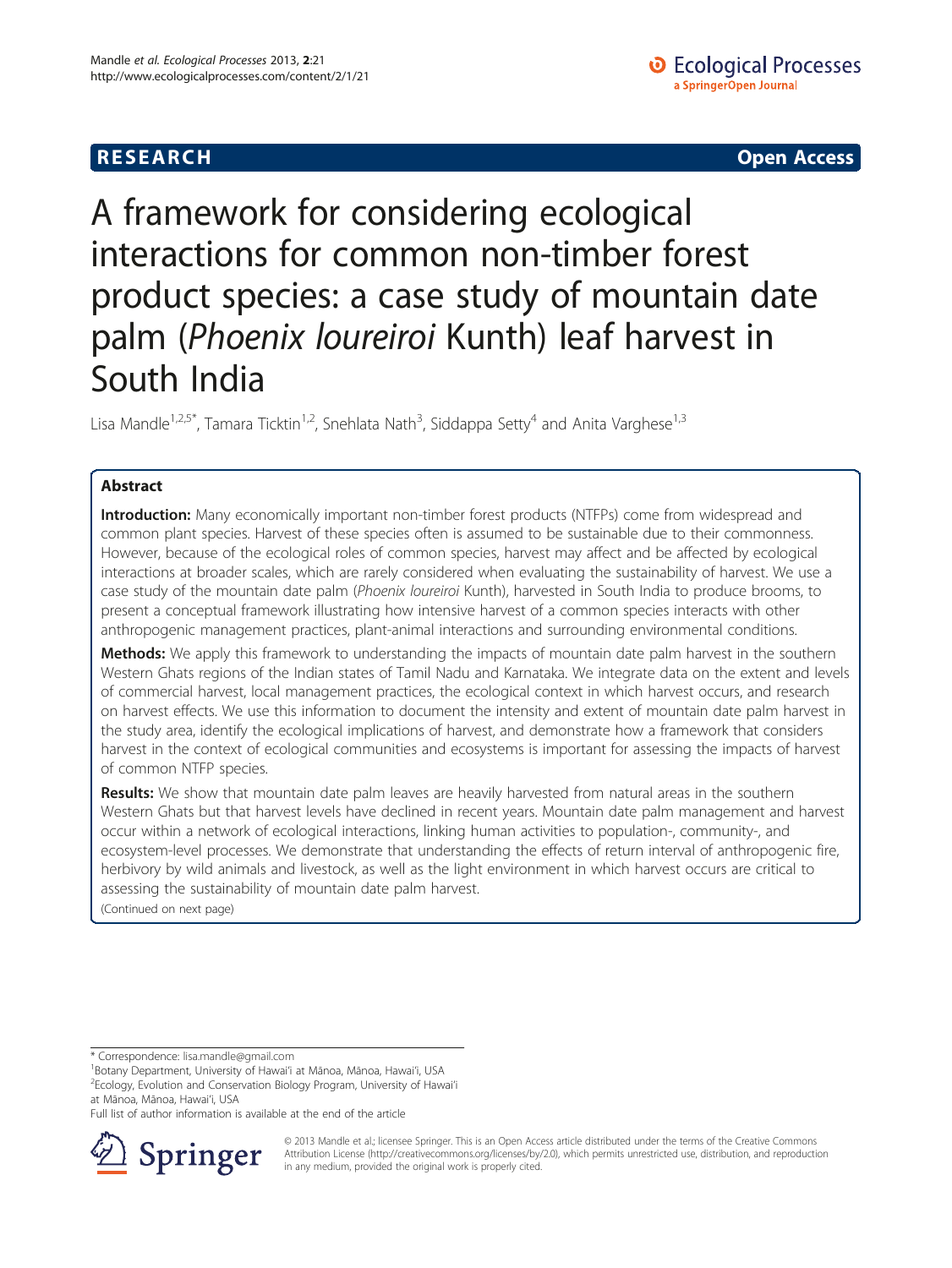## (Continued from previous page)

Conclusions: By considering mountain date palm leaf harvest in the context of ecological interactions at multiple scales, our findings show that sustainability cannot be assessed only from a population-level perspective. This general framework highlights the need to incorporate ecosystem- and community-level properties and processes more frequently into assessments of the sustainability of NTFP harvest—especially for widespread and common species—to ensure that their important economic and ecological roles are maintained.

Keywords: Non-timber forest product (NTFP); Western Ghats; Savanna woodland; Resource management; Plant-animal interactions; Fire; Herbivory

# Introduction

Harvest of non-timber forest products (NTFPs) has been promoted as an opportunity to both enhance local livelihoods and contribute to biodiversity conservation (Leisher et al. [2010](#page-7-0)). At the same time, the effectiveness of NTFP harvest at achieving these goals has been criticized (Belcher and Schreckenberg [2007\)](#page-7-0), and over-harvest is considered a major threat to plant diversity (Brummit and Bachman [2010\)](#page-7-0). This contrast between goals and outcomes illustrates the need to improve our understanding of the circumstances in which NTFP harvest can make a meaningful contribution to local livelihoods without having negative environmental consequences.

Widespread and abundant non-timber forest product (NTFP) species have a high potential to be harvested sustainably (Cunningham [2001\)](#page-7-0). Because of their high levels of biomass, however, these same species are likely to influence ecosystem processes and have significant interactions with other components of the ecological community, interactions which may be altered by harvest (Gaston and Fuller [2008](#page-7-0); Gaston [2010](#page-7-0)). If promoting NTFP harvest is meant to contribute both to local livelihoods and to the conservation of ecosystems, it is critical to assess the sustainability of harvest from an ecosystem perspective, especially for common species.

Many heavily harvested NTFP species are locally abundant and/or widely distributed. For example, several species of shrubs, grasses, and reeds that are harvested to make hand brooms in South Africa are locally dominant, respond positively to disturbances such as grazing or fire, or are otherwise considered "weedy" (Shackleton [2005\)](#page-8-0). Similarly, the multi-use palm Phoenix reclinata Jacq. is widely distributed across temperate and tropical Africa (Barrow [1998](#page-7-0)) and can be one of the most abundant species where it occurs (Kinnaird [1992\)](#page-7-0). Studies of the ecological impacts of harvest of these kinds of common species are limited compared to studies that focus on species perceived to be rare or in decline, often under the expectation that abundant and disturbance-tolerant species have a high potential for sustainable harvest (Reid [2005](#page-8-0); Shackleton [2005](#page-8-0); Shackleton et al. [2009\)](#page-8-0).

While there may be a high potential for sustainable harvest of common species from a population-level perspective, high levels of harvest are particularly likely to alter ecological interactions and ecosystem processes. A plant species' abundance is an important determinant of its influence on ecosystem structure and function, with more abundant species generally having a greater effect than rare species (Grime [1998](#page-7-0)). An emphasis in the NTFP literature on studying the population dynamics of rare and declining species could lead to the biased conclusion that ecological interactions and ecosystem-level effects resulting from harvest are generally unimportant. This difference in the ecological role of abundant species means that while high levels of fruit or seed harvest can have negligible impacts on populations of common, long-lived, clonally reproducing plant species (Ticktin [2004](#page-8-0)), harvest may still negatively affect frugivores, including birds (Moegenburg and Levey [2003\)](#page-7-0) and primates (Kinnaird [1992](#page-7-0)) that rely on that fruit for food. When harvest involves removing large amounts of biomass from an ecosystem, this may also alter nutrient cycles (O'Hara [1999\)](#page-7-0).

Despite growing recognition that NTFP harvest affects and is affected by management practices and ecological interactions at multiple levels, these interactions are rarely studied above the population level (Ticktin [2004](#page-8-0)). Understanding the larger ecological context in which harvest of common NTFP species occurs is necessary to devise appropriate management plans to maintain both the economic and ecological roles of such species. If harvest occurs without an awareness of the many ecological interactions that it can affect and be affected by, the cascading effects of harvest could have large, unanticipated consequences both for ecological processes and the people who rely on them (Estes et al. [2011](#page-7-0)).

We use a case study of mountain date palm (*Phoenix* loureiroi Kunth, formerly P. humilis) to present a conceptual framework for considering the broad ecological consequences of harvesting common NTFP species. Mountain date palm is a widespread and common species, heavily harvested for its leaves in India's southern Western Ghats. Information about the ecology, current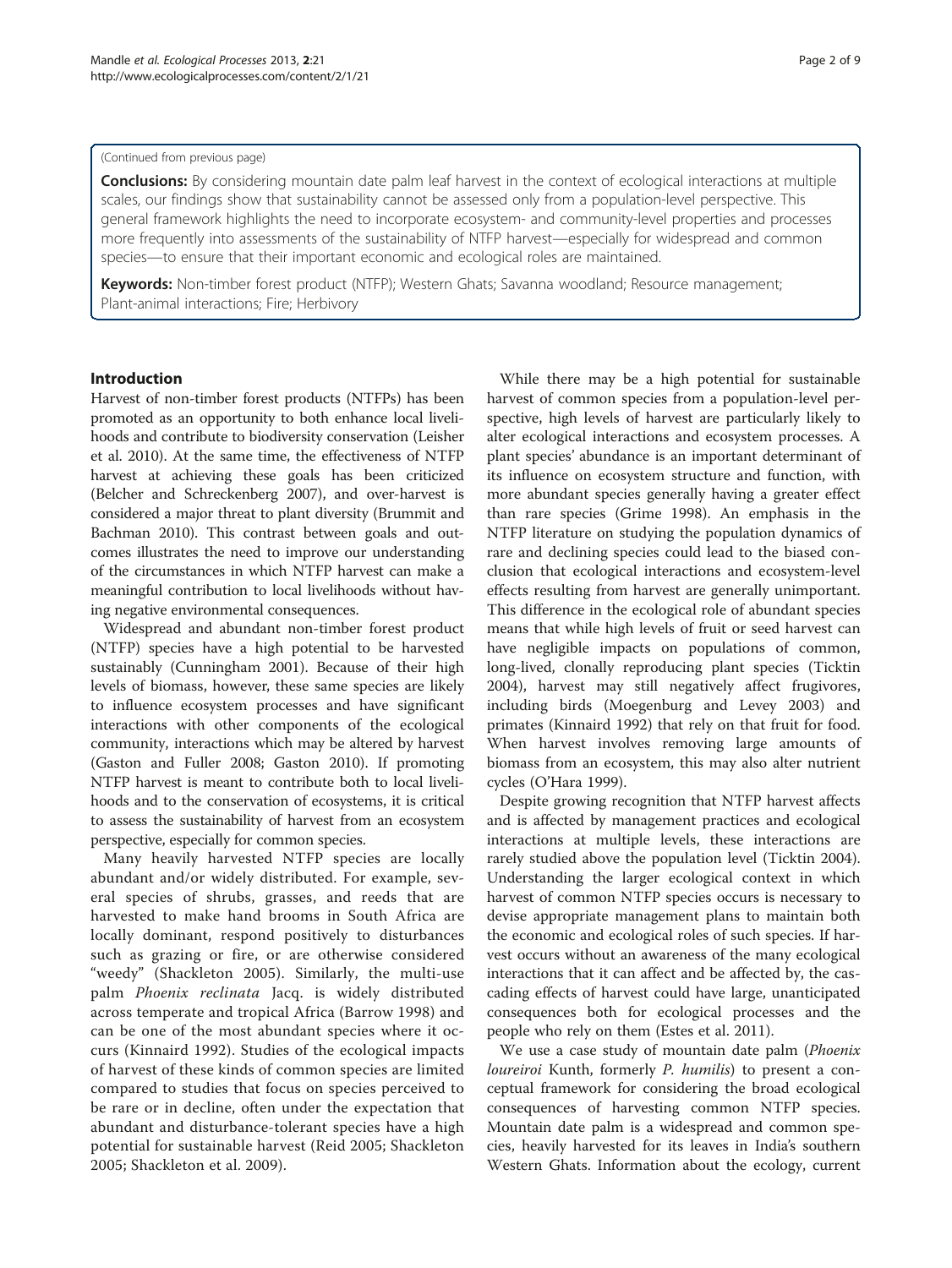harvesting intensities, and management practices of mountain date palm is not available. We integrate data on the extent and levels of commercial harvest, local management practices, the ecological context in which harvest occurs, and research on harvest effects to (1) document the intensity and extent of mountain date palm harvest in the southern Western Ghats, (2) identify the ecological implications of harvest, and (3) demonstrate how a framework that considers harvest in the context of ecological communities and ecosystems is important for assessing the impacts of harvest of common NTFP species.

# Methods

# Study species

Mountain date palm is widely distributed across sub-Himalayan Asia, from India through southern China into Taiwan and the Philippines (Barrow [1998\)](#page-7-0). It occurs in the understory of forests and more open grasslands and scrublands, including disturbed areas. In addition to being widespread, mountain date palm is also common where it occurs, reaching densities of up to 14.0 individual ramets per m<sup>2</sup> (mean: 4.5 ramets per m<sup>2</sup>) within the populations we studied. Although it can reach heights of up to 5 m, it often remains short-stemmed and shrubby, reproducing vegetatively, in dry habitats.

In South India, mountain date palm is known locally in Tamil as seemar or eecham and in Kannada as porake or echalu, and its leaves have been commercially harvested for the manufacture of brooms since at least the mid-20th century (Sundararaj and Balasubramanyam [1986](#page-8-0)). High levels of harvest have led to concerns that this species could become rare (Padmanabhan and Sudhersan [1988](#page-8-0)). Mountain date palm continues to be harvested in large quantities; where it occurs, it can be one of the most harvested NTFP in terms of biomass (Nath [2000;](#page-7-0) Shaanker et al. [2004](#page-8-0)). Overall, NTFPs provide an important source of income—sometimes upwards of 50% of household income—to local communities in the southern Western Ghats, especially those living in and around forest areas (Shaanker et al. [2004\)](#page-8-0). Harvest of mountain date palm leaves in particular can contribute nearly 25% of household income (Biswal [2009\)](#page-7-0).

## Study area

Our study focuses on the southern part of the Western Ghats biodiversity hotspot (Myers et al. [2000\)](#page-7-0), including Tamil Nadu and Karnataka (Figure [1\)](#page-3-0). Here, mountain date palm occurs primarily in grasslands, savannas, and dry deciduous forests on rocky hill slopes. Commercial harvest of mountain date palm leaves by local indigenous communities takes place in Reserve Forests managed by the Forest Department of India. Mountain date palm is also found in protected areas where commercial harvest is commonly prohibited. Indigenous (adivasi)

communities involved in mountain date palm harvest in the study area include Irula, Kurumba, and Soliga. These communities' livelihoods are based primarily on subsistence agriculture and NTFP harvest, as well as wage labor [see Keystone Foundation ([2007](#page-7-0)) and Shaanker et al. ([2004](#page-8-0)) for additional details].

In Tamil Nadu, NTFP harvest is managed through Village Forest Committees (VFCs) formed through the Joint Forest Management process in the 1980s. Each VFC has an area demarcated where commercial harvest is allowed during a particular season. If the VFC has adequate funds, it pays harvesters to collect leaves and then auctions the leaves to the highest bidder among registered forest contractors. If the VFC lacks funds to pay harvesters up front, it auctions the collection rights to a contractor and then uses an advance from the contractor to pay wages to harvesters. In Karnataka, harvest is run by co-operative societies called LAMPS (Large Scale Adivasi Multi Purpose Societies), which organize the collection and sale of NTFPs in a similar manner.

## Data collection

To obtain a holistic view of mountain date palm leaf harvest in the region, we bring together data from multiple sources. These include the following: (1) Records from five VFCs (Tamil Nadu) and three LAMPS (Karnataka) on the amount of mountain date palm leaves purchased and price paid to harvesters. These records include harvest in and around the Sathyamangalam Reserve Forest in Tamil Nadu, the Biligri Rangaswamy Temple Wildlife Sanctuary (BRT, now a tiger reserve), and the Male Mahadeshwara Hills Reserve Forest (MM Hills) in Karnataka (Figure [1](#page-3-0)). (2) Semi-structured interviews conducted with 13 individual harvesters from two sites in 2009 and discussions with two harvester groups from two additional sites in 2011, covering harvest practices and the land-management context in which harvest occurs. These interviews were conducted in local languages (Tamil, Kannada, Irula, and Soliga) with the help of interpreters. We obtained informed consent from interviewees and Human Subjects Review Board exemption. (3) Observations of harvesting and marketing practices and perceptions based on our (SN, AV, and SS) combined more than 50 years of work in collaboration with indigenous communities on conservation and livelihoods in the Western Ghats. (4) Published documents, as well as gray literature on the subject of NTFP harvest in the Western Ghats. (5) Results of experimental and observational ecological studies of mountain date palm demography from 2009–2011 (Mandle [2012](#page-7-0); Mandle and Ticktin [2012](#page-7-0)).

## Calculating the extent of harvest

Levels of harvest were recorded in terms of number of broom bundles in Karnataka and metric tonnes of leaves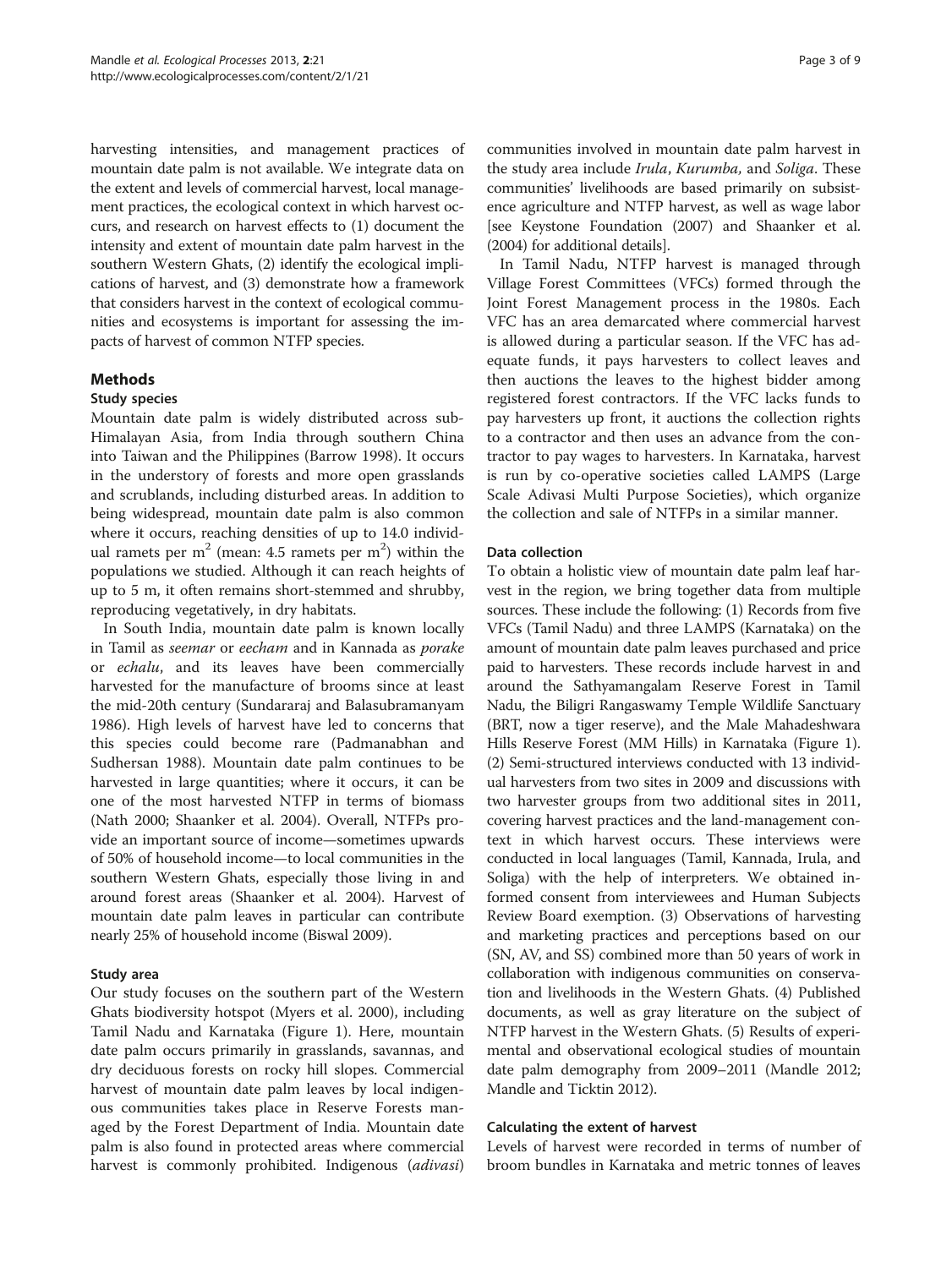<span id="page-3-0"></span>

harvested in Tamil Nadu. We converted broom bundles to metric tonnes using measures of palm leaves per kilogram and palm leaves per broom bundle (Keystone Foundation unpublished data). To scale harvest impacts to the population and community level, we also estimated the number of leaves harvested, number of plants harvested, and area under harvest using 95% confidence intervals for mean leaves harvested per palm and per hectare from eight palm populations in areas with commercial harvest across the study area from 2009 to 2011 (Mandle [2012](#page-7-0)).

# Results and discussion

# Extent of and trends in mountain date palm harvest levels

Mountain date palm is both widely and heavily harvested across the southern Western Ghats. Mountain date palm leaves are currently harvested commercially from numerous Reserve Forests. During the 2009–2010 harvest year, for the eight locations for which we have data, a total of 328 metric tonnes were harvested through the five VFCs

in Tamil Nadu and an additional 29 metric tonnes were harvested from one LAMPS in Karnataka. The documented harvest comprises an estimated 23 million leaves (95% confidence interval: 21–25 million), from 7.5 million plants (95% confidence interval: 6.5–8.6 million). Based on our observational studies (Mandle [2012\)](#page-7-0), an average of 3.1 leaves out of 4.3 total leaves are taken from each harvested palm. These harvested leaves come from hundreds of hectares of palm habitat (95% confidence interval: 300–1,500).

The quantities of harvested mountain date palm leaves have declined in recent years in all areas (Figure [2a](#page-4-0)), while the price per kilogram has increased (Figure [2](#page-4-0)b). In the Tamil Nadu sites, levels of harvest declined between 2007 and 2009 in four out of five areas. During this time, the mass of harvested leaves declined 18.8% in the region as a whole, while the price paid per kilogram increased 16.7%, leading to an overall decline of 5.3% in the value of leaves harvested (Figure [2](#page-4-0)c). The price increase is comparable to the overall inflation rate in India over the same time period (International Monetary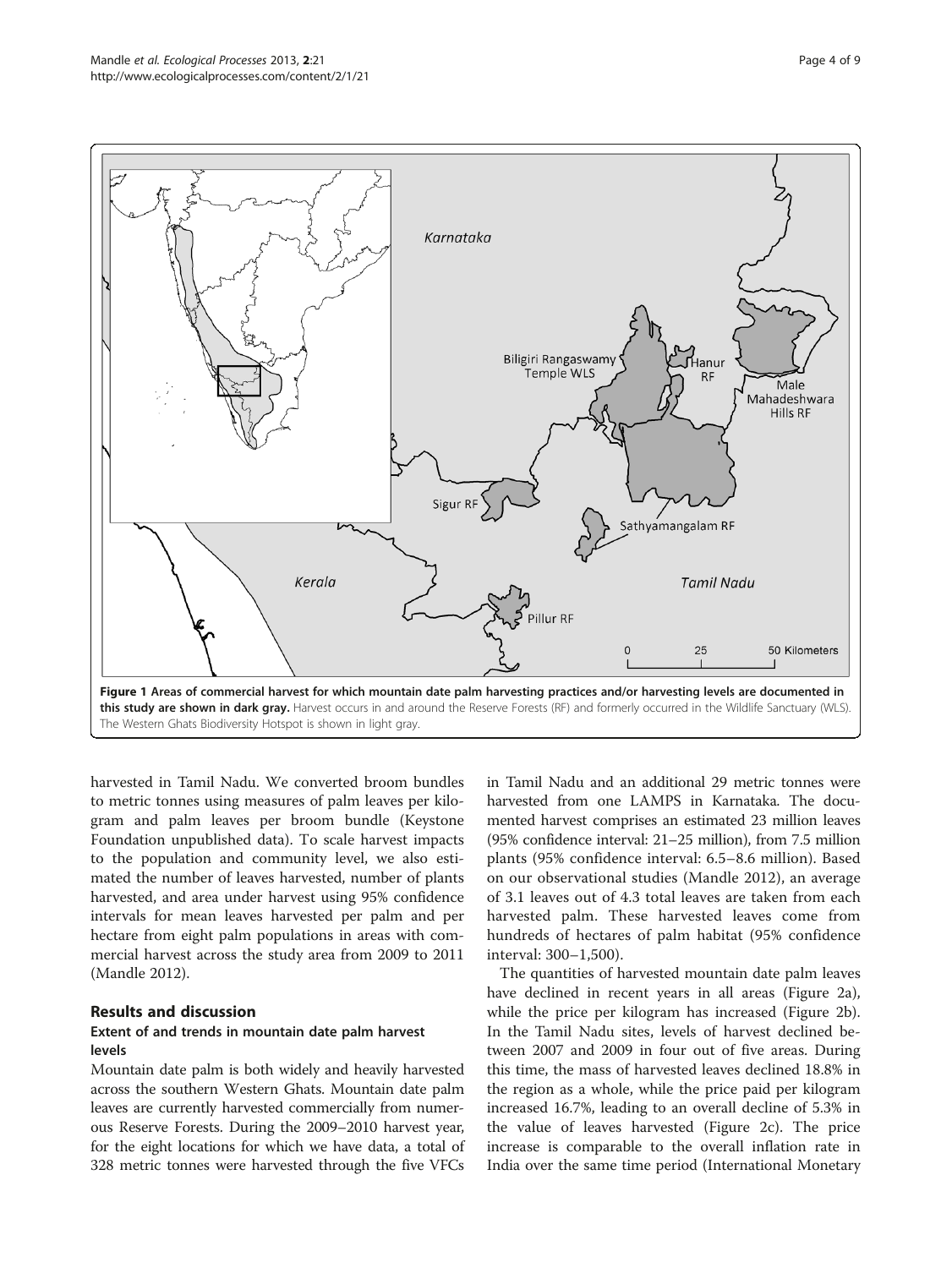<span id="page-4-0"></span>

Fund [2012\)](#page-7-0), but this rate largely does not account for items like NTFPs that are traded in the informal economy. The same pattern of decreasing harvest with increasing prices appears in the Hasanur Range (within Sathyamangalam forests of Tamil Nadu) over the past 5 years, while harvest has ceased in two of three Karnataka areas. Commercial harvest occurred previously in BRT but was banned by the Forest Department after 2004. With the passage of India's Forest Rights Act (FRA), communities in BRT are in the process of obtaining the right to resume harvest. As of October 2011, 25 of 62 gram sabhas (village assemblies) had obtained NTFP harvest rights under the community forest rights provision of the FRA. It is the first case in the country in which NTFP collection and conservation rights have been awarded in a protected area.

Overall, the harvesters interviewed generally did not perceive a change in availability of palm leaves, or believed that there are more available for harvest now than in the past. However, 3 of 13 harvesters interviewed individually reported that there was decreased leaf availability due to the invasive plant *Lantana camara* L. shading out palms (in the Sathyamangalam region of Tamil Nadu) and from increased elephant herbivory (in the Sigur region of Tamil Nadu).

While some might see recent declining levels of palm leaf harvest as an indicator of over-exploitation, this is not the only possible driver of the pattern we observed. Reduced leaf harvest could occur if harvesters are choosing to pursue other economic opportunities, such as wage labor. Opportunities for wage labor have been increasing. For example, with the passage of the Mahatma Gandhi National Rural Employment Guarantee Act (NREGA [2005](#page-7-0)), which was implemented starting in 2006, rural households are assured 100 days of wage labor per year (NREGA [2005](#page-7-0)). Mountain date palm leaf harvest occurs primarily in the first half of the year, during the agricultural off season, which is when people are likely to be taking advantage of NREGA. Levels of harvest may also be declining due to the lack of organization for collection and trade of NTFPs through VFCs, which vary in levels of competency (Keystone Foundation [2009](#page-7-0)). Harvesters are less likely to collect leaves if it is uncertain they will be paid for their efforts. Finally, reduced availability of leaves due to increased abundance of the invasive Lantana camara or other environmental changes could explain the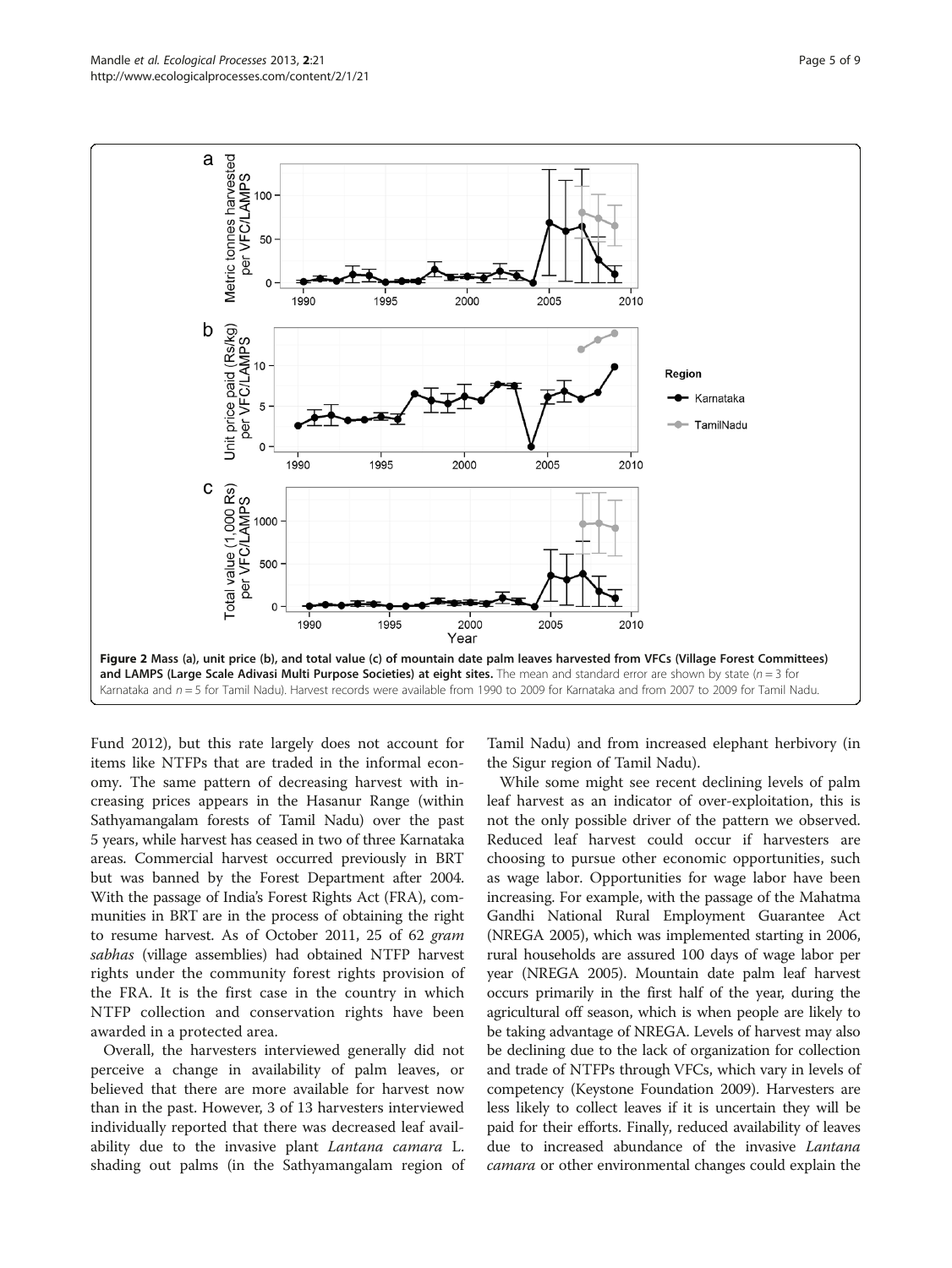<span id="page-5-0"></span>declining levels of harvest in some areas. The spread of Lantana camara in BRT has reduced the diversity and density of native woody species (Sundaram and Hiremath [2012\)](#page-8-0) and could be impacting mountain date palm as well. Further study is needed to distinguish among these multiple explanations for declining harvest. Nonetheless, this highlights the difficulty of inferring ecological processes from economic data for non-timber forest products.

# Mountain date palm harvesting practices and management

Commercial palm leaf harvest generally occurs during the dry season and agricultural off-season during the first half of the year, though harvesters report that they collect leaves for personal use as needed throughout the year. Leaves are only cut if they are at least an arm's length; shorter leaves cannot be used for brooms. Generally, all leaves meeting the size requirement that are not damaged or senescing are harvested from an individual plant. This sometimes includes all fully emerged leaves. People also eat the palm's apical shoots when plants resprout after fire and at the beginning of the rainy season.

Fire is the primary tool used to manage mountain date palm populations for harvest. Harvesters in some areas report setting ground fires to remove palm leaves that are too old and damaged to be harvested, while promoting the growth of new leaves (see also Roveta [2008](#page-8-0)). Harvesters also benefit from low-intensity ground fires set by livestock herders to promote fodder or from

accidental fires that spread. Harvesters report that the quality of palm leaves is higher after ground fires.

Apart from the use of fire, harvesters did not report any other management activities deliberately used to increase leaf production or enhance palm populations. Competing vegetation is not removed (except to create access paths) and no efforts are made to propagate palms through seeds. Harvesters considered it unnecessary to attempt to propagate palms in harvested areas because of mountain date palm's natural abundance.

# Leaf harvest and ecological interactions

Integration of local knowledge and ecological studies suggests multiple ecological pathways that have the potential to affect the sustainability of mountain date palm leaf harvest. We illustrate some of these possible pathways—which are likely to be relevant to other common NTFP species—in a conceptual diagram (Figure 3). Fire is a common management tool for many NTFPs, including palms (Blancas et al. [2010\)](#page-7-0). Despite this, studies of NTFPs that explicitly consider the relationships among fire, harvest, and sustainability are rare (but see Varghese and Ticktin [2008;](#page-8-0) Schmidt [2011](#page-8-0)). In the case of the mountain date palm, fire increases individual mortality (Mandle and Ticktin [2012\)](#page-7-0). Although surviving palm individuals grow more after fire (Mandle and Ticktin [2012](#page-7-0)), the intensity of leaf harvest as well as the intensity of grazing by both domestic livestock and wild animals can increase following fire (Mandle [2012](#page-7-0)). Models of palm population dynamics parameterized with empirical

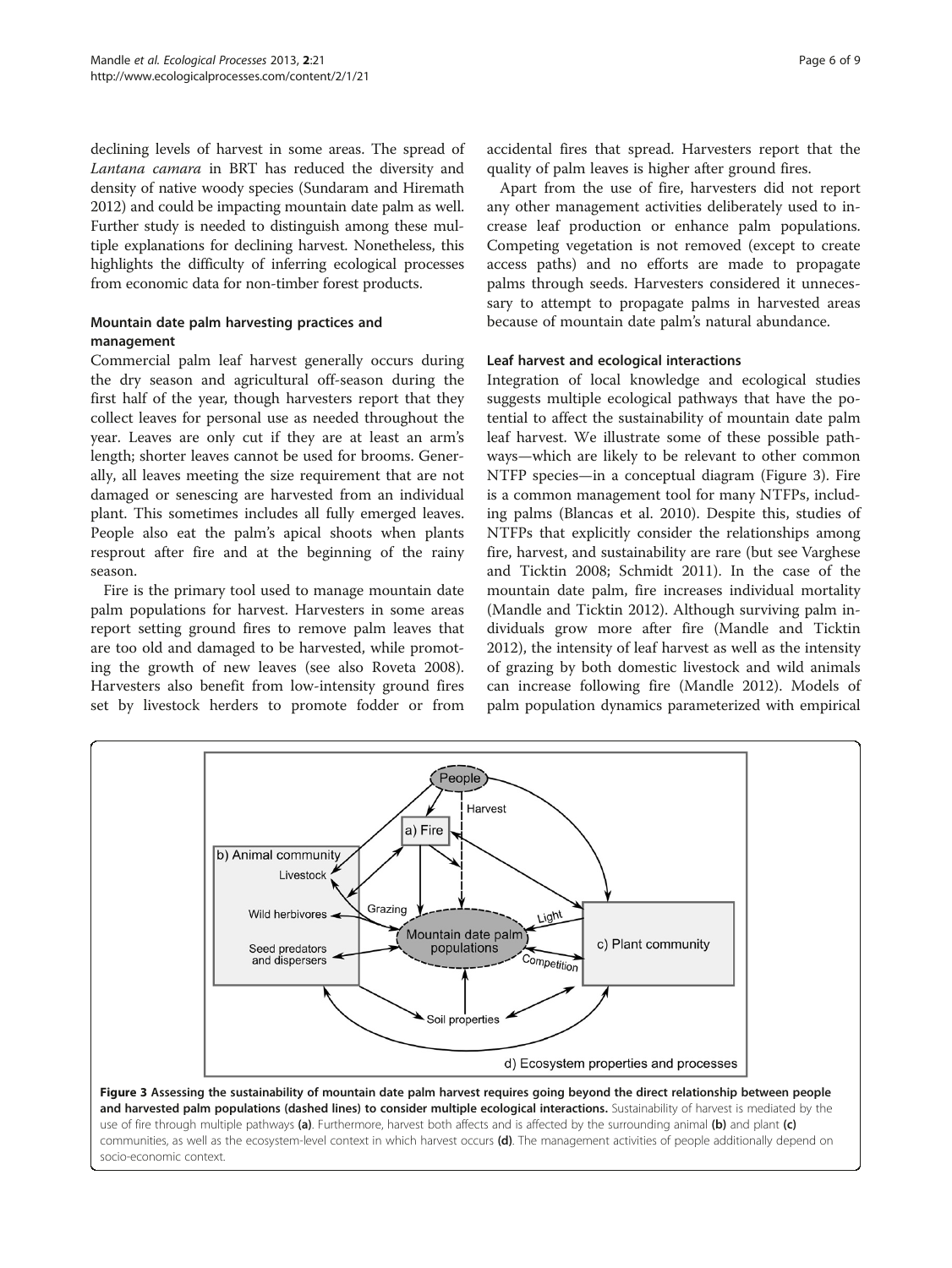data show that populations can withstand low levels of harvest and grazing, but high intensities of both activities can drive declines in population growth rates (Mandle [2012\)](#page-7-0). The decrease in population growth rates with heavy harvest results from reduced individual rates of growth and reduced seedling regeneration (Mandle [2012](#page-7-0); Mandle and Ticktin [2012\)](#page-7-0).

Because people prefer to harvest in areas with recent fire, and because grazing on palms increases after fire, the sustainability of harvest of this species cannot be assessed without understanding the role of fire (Figure [3a](#page-5-0)). Increased grazing after fire has also been documented in many grassland and savanna ecosystems (Fuhlendorf et al. [2009\)](#page-7-0). The impacts of fire and the fire-grazing interaction on the potential for sustainable harvest should be considered for any NTFP species occurring in areas with frequent fire.

Results from multiple sources show that mountain date palm is a resource shared by people and wildlife. In the case of the mountain date palm, this includes several species of conservation concern (IUCN [2011](#page-7-0)) including the Asian elephant (Elephas maximus, endangered), as well sambar deer (Rusa unicolor, vulnerable), gaur (Bos gaurus, vulnerable), and sloth bear (Melursus ursinus, vulnerable). Based on our interviews with harvesters as well as published literature, elephants eat the fruit and uproot whole plants (Sukumar [1990](#page-8-0)). Harvesters report that palm leaves may also be grazed by wild ungulates, as well as cattle, though the palm is not a preferred food source. Interviews with harvesters revealed a number of additional palm-animal interactions: porcupines dig up and consume underground parts, birds and bear eat and disperse—fruit, and seeds are consumed by rodents. Though the pollination system of mountain date palm is not known, its flowers are visited by insects, especially beetles (Barrow [1998\)](#page-7-0).

The plant-animal interactions between a harvested plant species and its herbivores, pollinators, and dispersers must be kept in mind when considering sustainability of harvest (Figure [3](#page-5-0)b). Harvesting levels that can be sustained over time from a human-plant perspective could have impacts on wildlife if that plant is a shared resource. For example, in the case of the mountain date palm, leaf harvest reduces rates of flowering and therefore reduces fruit production (Mandle [2012](#page-7-0)). Because the palm reproduces primarily by vegetative reproduction, this may have a small effect on mountain date palm populations but could have negative consequences for animals that rely on palm fruit for food. In addition, harvest levels that have negligible effects in one context may be unsustainable under a different set of conditions. For example, the same level of leaf harvest might have a negative effect on fruigvore populations when alternative food sources are rare but not when they are plentiful. In the case of

mountain date palm, our demographic models show that lower intensities of harvest are likely to be sustainable at the level of palm populations when harvest cooccurs with ungulate herbivory as compared to without (Mandle [2012](#page-7-0)).

# Harvest in a multi-use landscape

Our interviews and observations reveal that mountain date palm leaf harvest is carried out in areas that are managed by local communities for multiple purposes. Palm leaf harvest frequently occurs along with the harvest of other NTFPs, fuel wood collection, and livestock grazing. The land management context in which NTFP harvest occurs has the potential to impact palm populations indirectly by altering light availability, soil properties, and competitive relationships (Figure [3](#page-5-0)c, d). The impacts of these factors have been assessed in relatively few instances (e.g., Endress et al. [2004;](#page-7-0) Ticktin and Nantel [2004\)](#page-8-0). In the case of mountain date palm, we found that more open canopies are associated with higher levels of flowering and fruiting (Mandle and Ticktin [2012](#page-7-0)). This matches trends found for other understory species (Cunningham [1997](#page-7-0); Anten et al. [2003](#page-7-0); Ticktin and Nantel [2004](#page-8-0)), suggesting that the potential for sustainable harvest may be greater in areas with more understory light availability. In addition, activities that create more open canopies—such as fuel wood collection and fire—might increase the potential for sustainable harvest of understory species but have negative effects on other species (Shankar et al. [1998](#page-8-0); Davidar et al. [2010\)](#page-7-0). Understanding the impacts of anthropogenic activities that co-occur with NTFP harvest is critical to sustainable management of harvested species and the ecosystems in which they occur.

# **Conclusions**

Like many economically important NTFPs, mountain date palm is a widespread and common species. Palm leaf harvest generally has a high potential for sustainability from a population-level perspective (Zuidema et al. [2007](#page-8-0); Schmidt et al. [2011](#page-8-0)). While these characteristics would suggest that leaf harvest is unlikely to threaten the species, its prevalence and the extent of harvest means that it is probable that harvest both impacts and is impacted by larger community- and ecosystem-level processes. Common species have rarely been a priority for conservation efforts (Gaston and Fuller [2008](#page-7-0); Gaston [2010](#page-7-0)). Similarly, harvest of many NTFPs is presumed to be sustainable on the basis of their abundance, without any ecological assessment. In the case of mountain date palm and other common, harvested species, there is a need to establish monitoring before they decline, for the sake of maintaining both their larger ecological role and their economic value to harvesters.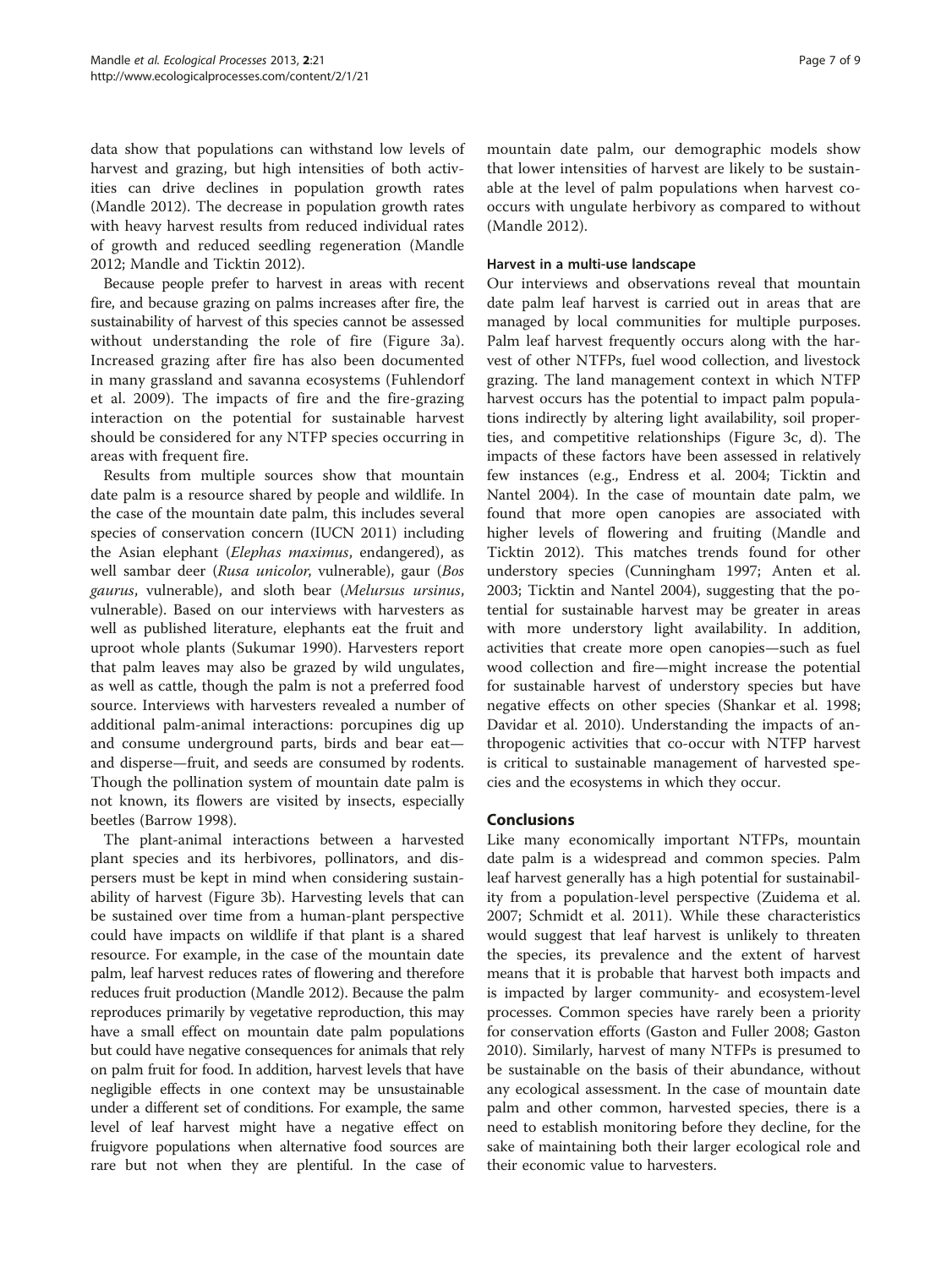<span id="page-7-0"></span>Viewed within a framework of ecological interactions at multiple scales, the importance of two aspects of palm leaf harvest to assessing the sustainability becomes clear: (1) palm harvest occurs in a landscape that is managed for multiple purposes in addition to leaf harvest, and (2) mountain date palm is involved in other plant-animal interactions that have the potential to both influence and be influenced by leaf harvest. These factors are likely applicable to many other NTFP species harvested from human-managed landscapes and must be considered when assessing the sustainability of NTFP harvest and developing management plans.

#### Competing interests

The authors declare that they have no competing interests.

#### Authors' contributions

LM participated in the design and coordination of the study, conducted harvester interviews, analyzed the results, and drafted the manuscript. TT contributed to the design of the study and helped to draft the manuscript. SS provided harvest data from Karnataka and contributed to interpretation of the results. SN and AV provided harvest data from Tamil Nadu and contributed to interpretation of the results. All authors read and approved the final manuscript.

#### Authors' information

LM is currently a postdoctoral fellow with the Natural Capital Project at Stanford University and holds a PhD in Botany and a certificate in Ecology, Evolution and Conservation Biology from the University of Hawai'i at Mānoa. TT is Professor of Botany at the University of Hawai'i at Mānoa. SN is a founder and director of Keystone Foundation, working on eco-development program with indigenous people in the Western Ghats, India. She is Director of Programs at Keystone and the chairperson of the Non Timber Forest Produce Exchange Programme, a network of NGOs across South and Southeast Asia. SS is Fellow (scientist) in the Forest and Governance Program at the Ashoka Trust for Research in Ecology and the Environment (ATREE). AV has over 20 years of experience working in the Nilgiri Biosphere Reserve and helped build Keystone Foundation's conservation program. She has a Masters in Ecology and is currently pursuing a PhD in Botany at the University of Hawai'i at Mānoa as an East West Center Fellow, Botany in Action Fellow and member of the IUCN (International Union for Conservation of Nature).

#### Acknowledgements

We thank Pradheeps, Sudhakar, and Mahadesh for their assistance with interviews; many field assistants for help with data collection; Eileen Herring for help in the library; and three anonymous reviewers for useful feedback on a previous draft of this manuscript. We thank the Tamil Nadu and Karnataka Forest Departments, and local LAMPS and VFCs for their cooperation. This work was supported by a Schultes Award from the Society for Economic Botany and by a National Science Foundation Graduate Research Fellowship under Grant No. 0822443 to LM.

### Author details

1<br>Botany Department, University of Hawai'i at Mānoa, Mānoa, Hawai'i, USA.<br><sup>2</sup>Ecology, Fyolytion and Consonation Biology Program, University of Haw <sup>2</sup>Ecology, Evolution and Conservation Biology Program, University of Hawai'i at Mānoa, Mānoa, Hawai'i, USA. <sup>3</sup> Keystone Foundation, Kotagiri, Tamil Nadu, India. <sup>4</sup> Ashoka Trust for Research in Ecology and the Environment, Bangalore, Karnataka, India. <sup>5</sup>Current address: Natural Capital Project, Woods Institute for the Environment, Stanford University, Stanford, CA, USA.

## Received: 30 November 2012 Accepted: 10 May 2013 Published: 9 July 2013

#### References

Anten NPR, Ackerly DD, Martinez-Ramos M (2003) Defoliation and growth in an understory palm: quantifying the contributions of compensatory responses. Ecology 84:2905–2918

- Barrow SC (1998) A monograph of Phoenix L. (Palmae: Coryphoideae). Kew Bull 53:513–575
- Belcher B, Schreckenberg K (2007) Commercialisation of non-timber forest products: a reality check. Dev Policy Rev 25:355–377
- Biswal R (2009) Exploring the contribution of NTFPs to rural livelihoods: the case of the Nilgiri Biosphere Reserve, India, Master's Thesis. University of East Anglia, UK
- Blancas J, Casas A, Rangel-Landa S, Moreno-Calles A, Torres I, Pérez-Negrón E, Solís L, Delgado-Lemus A, Parra F, Yaaye A, Caballero J, Cortés L, Lira R, Dávila P (2010) Plant management in the Tehuacán-Cuicatlán Valley, Mexico. Econ Bot 64:287–302
- Brummit N, Bachman S (2010) Plants under pressure—a global assessment: the first report of the IUCN sampled red list index for plants. Royal Botanic Gardens, Kew, UK
- Cunningham SA (1997) The effect of light environment, leaf area, and stored carbohydrates on inflorescence production by a rain forest understory palm. Oecologia 111:36–44
- Cunningham AB (2001) Applied ethnobotany: people, wild plant use, and conservation. Earthscan, London
- Davidar P, Sahoo S, Mammen PC, Acharya P, Puyravaud J-P, Arjunan M, Garrigues JP, Roessingh K (2010) Assessing the extent and causes of forest degradation in India: where do we stand? Biol Conserv 143:2937–2944
- Endress BA, Gorchov DL, Noble RB (2004) Non-timber forest product extraction: effects of harvest and browsing on an understory palm. Ecol Appl 14:1139–1153
- Estes JA, Terborgh J, Brashares JS, Power ME, Berger J, Bond WJ, Carpenter SR, Essington TE, Holt RD, Jackson JBC, Marquis RJ, Oksanen L, Okansen T, Paine RT, Pikitch EK, Ripple WJ, Sandin SA, Scheffer M, Schoener TW, Shurin JB, Sinclair ARE, Soulé ME, Virtanen R, Wardle DA (2011) Trophic downgrading of planet earth. Science 333:301–306
- Fuhlendorf SD, Engle DM, Kerby JAY, Hamilton R (2009) Pyric herbivory: rewilding landscapes through the recoupling of fire and grazing. Conserv Biol 23:588–598 Gaston KJ (2010) Valuing common species. Science 327:154–155
- Gaston KJ, Fuller RA (2008) Commonness, population depletion and conservation biology. Trends Ecol Evol 23:14–19
- Grime JP (1998) Benefits of plant diversity to ecosystems: immediate, filter and founder effects. J Ecol 86:902–910
- International Monetary Fund (2012) World economic outlook database. [http://](http://www.imf.org/external/pubs/ft/weo/2012/01/weodata/index.aspx) [www.imf.org/external/pubs/ft/weo/2012/01/weodata/index.aspx](http://www.imf.org/external/pubs/ft/weo/2012/01/weodata/index.aspx). Accessed 13 June 2012
- IUCN (International Union for Conservation of Nature) (2011) Red list of threatened species, version 2011.2. [http://www.iucnredlist.org.](http://www.iucnredlist.org) Accessed 22 May 2012
- Keystone Foundation (2007) Honey trails in the Blue Mountains: ecology, people and livelihood in the Nilgiri Biosphere Reserve, India. Coonoor Printing, Coonoor, India
- Keystone Foundation (2009) Report on status of Village Forest Councils in the Nilgiri Biosphere Reserve—International Development Research Centre case study. Keystone Foundation, Kotagiri, India
- Kinnaird MF (1992) Competition for a forest palm: use of Phoenix reclinata by human and nonhuman primates. Conserv Biol 6:101–107
- Leisher C, Sanjayan M, Blockhus J, Kontoleon A, Larsen SN (2010) Does conserving biodiversity work to reduce poverty? A state of knowledge review. The Nature Conservancy, Washington, DC
- Mandle L (2012) Balancing biodiversity and human land use: effects of fire, grazing and harvest on plant individuals, populations and communities in the Western Ghats, India, PhD Dissertation. University of Hawai'i at Mānoa, Mānoa, HI, USA
- Mandle L, Ticktin T (2012) Interactions among fire, grazing, harvest and abiotic conditions shape palm demographic responses to disturbance. J Ecol 100:997–1008
- Moegenburg SM, Levey DJ (2003) Do frugivores respond to fruit harvest? An experimental study of short-term responses. Ecology 84:2600–2612
- Myers N, Mittermeier RA, Mittermeier CG, Da Fonseca GAB, Kent J (2000) Biodiversity hotspots for conservation priorities. Nature 403:853–858
- Nath S (2000) Non timber forest products in the Nilgiris—a case for local resource management. Voices For 8:5–10
- NREGA (2005) The National Rural Employment Guarantee Act, No. 42, New Delhi, India
- O'Hara JL (1999) An ecosystem approach to monitoring non-timber forest products harvest: the case study of bayleaf palm (Sabal mauritiiformis) in the